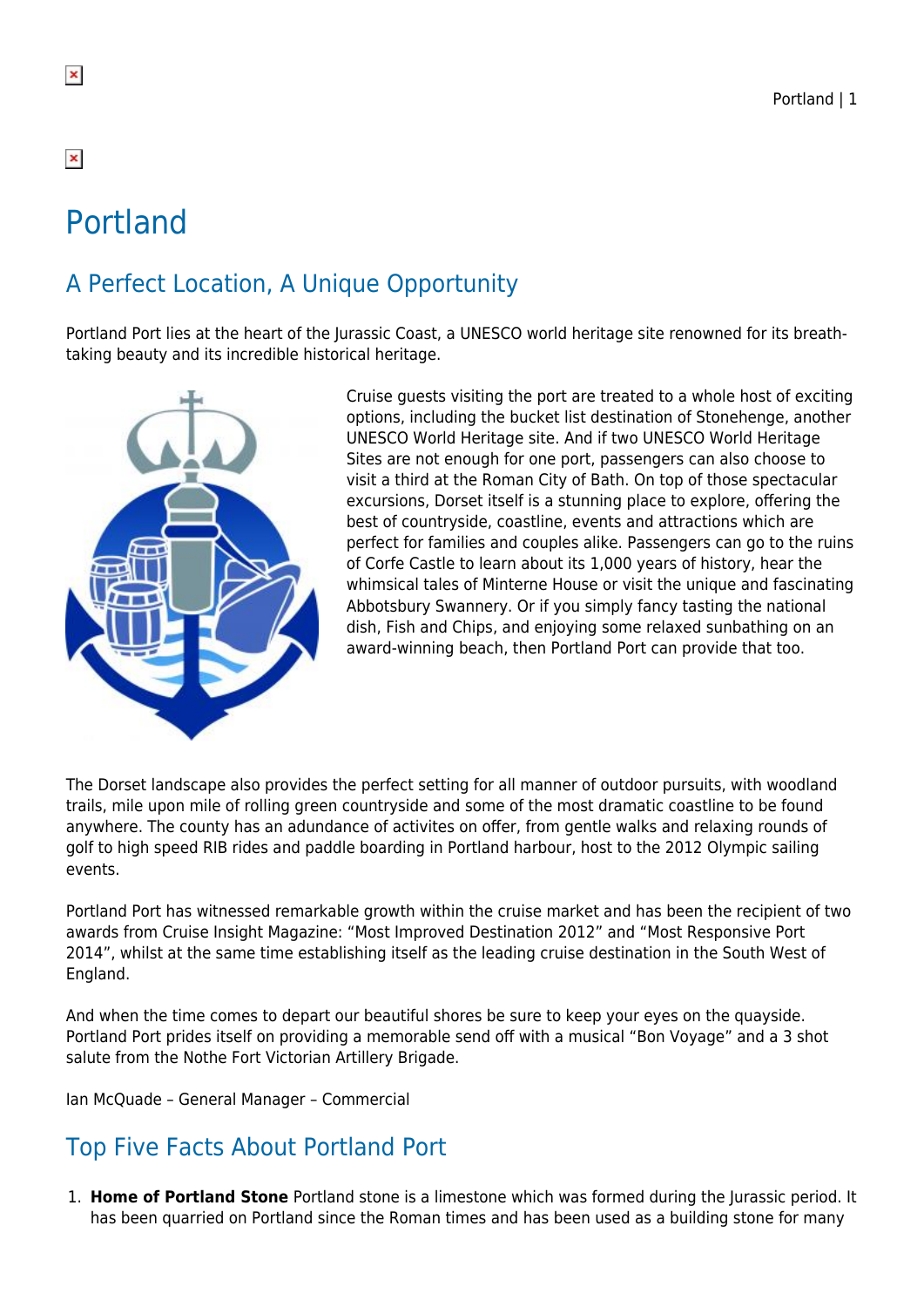major public buildings including St Paul's Cathedral in London and the United Nations headquarters in New York City.

- 2. **At the heart of the Jurassic Coast** The Jurassic Coast is a 95 mile stretch of coast which reveals the history of Earth over 185 million years. It forms a near-complete record of the Triassic, Jurassic and Cretaceous periods and is world famous for its abundance of fossils. It is a site of such international importance that it was designated as England's first natural World Heritage Site in 2001.
- 3. **Gateway to the "Black Death"** The nearest town to Portland Port is Weymouth, which has the dubious honour of being the port where the devastating Black Death first entered England in 1348.
- 4. **Proud owner of a long naval history** King Henry VIII was the first to realise the strategic significance of Portland Port and built two castles to protect the approaches, Portland and Sandsfoot Castle. Portland Castle is open to the public and is within walking distance of Portland Port; it is one of the best preserved of its kind in the UK. In 1845 Portland Harbour became a naval base and convict labour was used to build a breakwater with 4 million tons of stone. It was bombed by the Germans in the Second World War and later nearly half a million American troops embarked for the D-Day landings. The Royal Navy sold the naval base to Portland Port Ltd in 1996.
- 5. **So hot it's cool!** The Dorset Naga is grown in Dorset and is said to the hottest chilli in the world with an average score of 923,000 Scoville Heat Units.

# Experience Portland

#### Stonehenge

#### **Link:**

http://www.english-heritage.org.uk/visit/places/stonehenge/?gclid=EAIaIQobChMIs52I3dyn2QIV7ZTtCh1Ms gonEAAYASAAEgJ81fD\_BwE

#### Roman City of Bath

**Link:** https://visitbath.co.uk/

**Salisbury Link:** https://www.visitwiltshire.co.uk/salisbury

Jurassic Coast **Link:** https://jurassiccoast.org/?gclid=EAIaIQobChMIxI-SxNyn2QIVhc0bCh2jgwA1EAAYASAAEgLxmPD\_BwE

Abbotsbury Swannery & Subtropical Gardens **Link:** https://abbotsbury-tourism.co.uk/

Minterne House & Gardens **Link:** http://minterne.co.uk/wp/

Spectacular Dorset countryside **Link:** https://www.visit-dorset.com/

Corfe Castle **Link:** https://www.nationaltrust.org.uk/corfe-castle

#### Portland Bill & Lighthouse

**Link:** https://www.trinityhouse.co.uk/lighthouse-visitor-centres/portland-bill-lighthouse-visitor-centre

 $\pmb{\times}$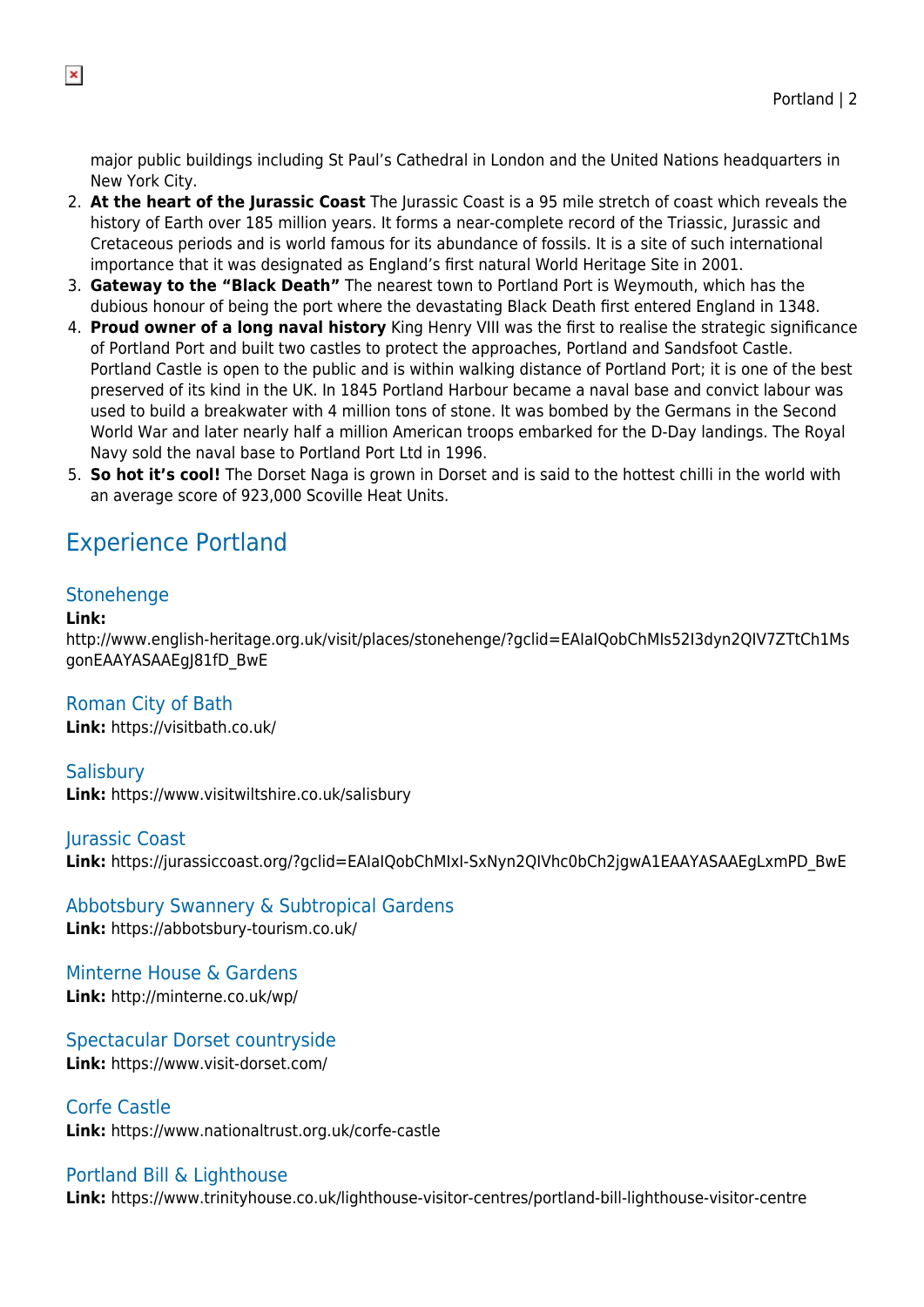#### The Tank Museum

**Link:** http://www.tankmuseum.org/home

### Port Info

**Time zone :** GMT **Operational hours :** 24hrs **Berth Enquiries / Reservations :** To General Manager – Commercial (i.mcquade@portland-port.co.uk) with Amy Sandford Smith copied in (a.sandfordsmith@portland-port.co.uk) **Latitude & Longitude :** 50.570596, -2.432908 **Prevailing weather: South westerly Berth information :** Primary cruise berth – Outer Coaling Pier Seconary cruise berth – Deep Water Berth Other berths available on Queens Pier Anchorage not applicable **Vessel length :** 340m **Vessel width :** Unrestricted **Air draft restrictions :** None **Vessel draft :** 8.5m (allowing 1m UKC) There is a dredging programme currently being planned which will increase the vessel draft for OCP to 10m (allowing 1m UKC) prior. **Depth on berth :** OCP 9.5m increasing to 11m DWB 11.6m Q Pier 7.6m to 8.2m increasing to 10.5m **Largest cruise ship to call :** Norwegian Breakaway in April 2018 **VTS channel :** 74 **Max ship dimension :** MAX LOA 340m **Pilotage :** Complusory **Tugs :** 3 ASDs (2 x 55T, 1x 22T) **Security facilities : ISP compliant Gangways :** 2 gangways are available: 14.2m x 1.25m 20m x 1.3m (covered) **Fresh water :** On request via shipping agents **Power supply :** No **Fuel supply :** Yes via Bunker Barge, contact Monjasa Ltd. Hot works, painting, lifeboats : Permitted but permit to work required via harbour office. **Waste handling :** On request via shipping agents

#### Passenger Facilities

**Terminal building :** Yes **Currency exchange :** In Weymouth (5miles/8km) **Internet access: Yes, in Cruise Terminal Telephones :** No **Taxis :** Taxis can be called to meet passengers at the entrance to the berth or main port entrance. There will also be a number of taxis waiting at the shuttle bus drop off point in Weymouth. **Distance to railway station :** Weymouth train station is the closest to Portland Port – 5 miles/8km (15 minutes). **Distance to airport :** Bournemouth Airport – 43 miles/70km (1hr 10 minutes) Exeter Airport – 56 miles/90 km (1hr 25 minutes) Southampton Airport – 68 miles/109km (1hr 30 minutes) Heathrow Airport – 123 miles/198km (2hr 20 minutes) **Banks/ATMs :** In Weymouth

**Restaurant/Cafe :** No

 $\pmb{\times}$